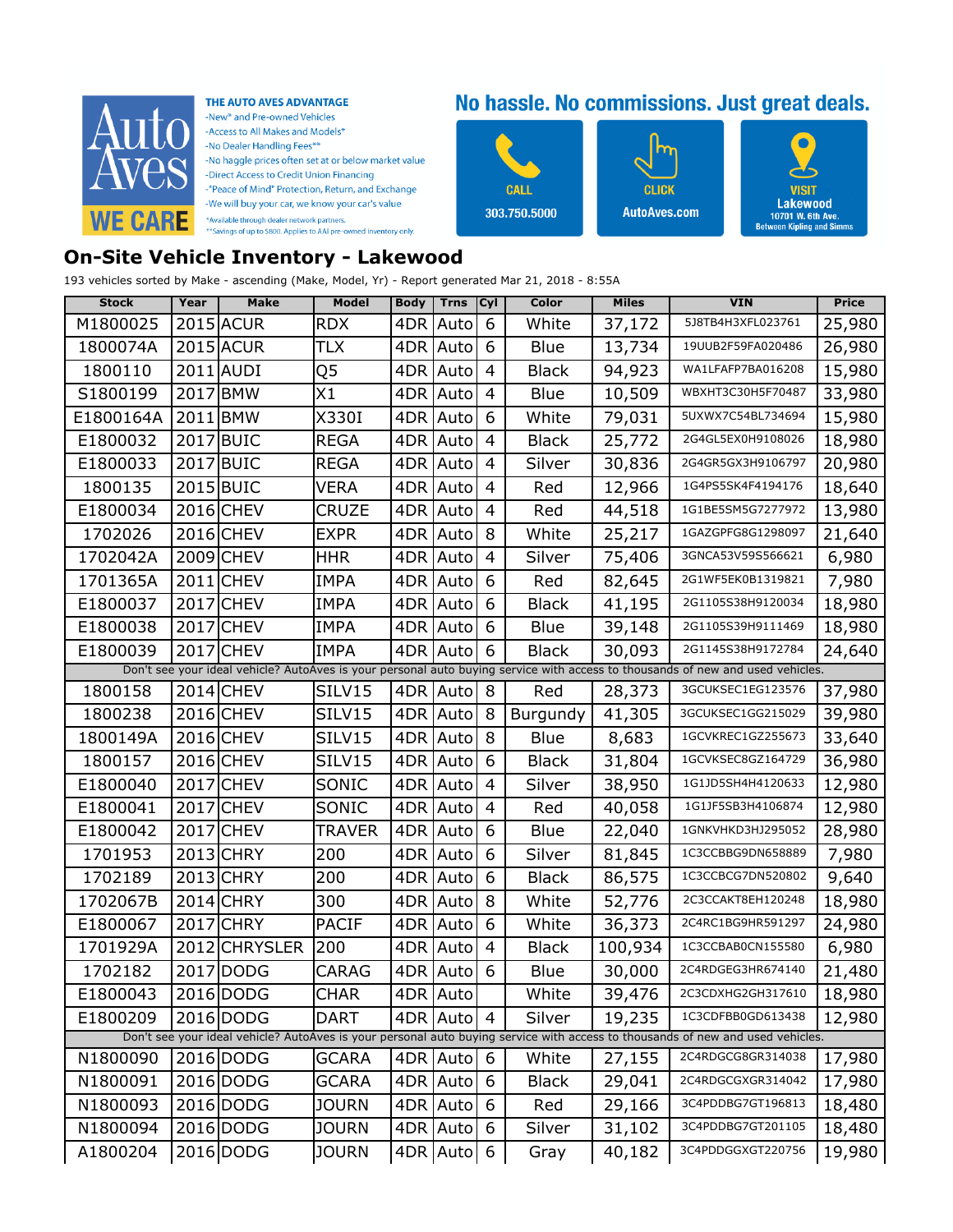| E1800211                                                                                                                       |           | 2017 DODG | <b>JOURN</b>     | 4DR | Auto       | 6              | White        | 26,307  | 3C4PDDBG7HT618449                                                                                                              | 19,980 |
|--------------------------------------------------------------------------------------------------------------------------------|-----------|-----------|------------------|-----|------------|----------------|--------------|---------|--------------------------------------------------------------------------------------------------------------------------------|--------|
| E1800210                                                                                                                       |           | 2017 DODG | <b>JOURN</b>     | 4DR | Auto       | 6              | Blue         | 24,570  | 3C4PDDBG8HT618587                                                                                                              | 19,980 |
| 1702190                                                                                                                        | 2012 FIAT |           | 500              | 4DR | Auto       | 4              | White        | 24,840  | 3C3CFFBR4CT103296                                                                                                              | 8,480  |
| 1702063                                                                                                                        |           | 2015 FORD | <b>EDGE</b>      | 4DR | Auto       | 4              | Silver       | 23,005  | 2FMTK4AP2FBB53251                                                                                                              | 27,980 |
| 1701737A                                                                                                                       |           | 2015 FORD | EDGE             | 4DR | Auto       | 4              | Gray         | 51,574  | 2FMTK4K91FBB23304                                                                                                              | 23,980 |
| R1800126                                                                                                                       |           | 2014 FORD | <b>ESCA</b>      | 4DR | Auto       | 4              | Silver       | 92,234  | 1FMCU9GX7EUC53496                                                                                                              | 13,980 |
| R1800127                                                                                                                       |           | 2015 FORD | <b>ESCA</b>      | 4DR | Auto       | 4              | Gray         | 81,315  | 1FMCU9GX0FUB82689                                                                                                              | 14,980 |
| R1800131                                                                                                                       |           | 2015 FORD | <b>ESCA</b>      | 4DR | Auto       | 4              | <b>Black</b> | 65,540  | 1FMCU9GX3FUB09445                                                                                                              | 16,640 |
| 1702040                                                                                                                        |           | 2015 FORD | <b>ESCA</b>      |     | 4DR Auto   | 4              | Red          | 32,963  | 1FMCU9GX5FUB03663                                                                                                              | 17,980 |
| 1800086                                                                                                                        |           | 2017 FORD | <b>ESCA</b>      | 4DR | Auto       | $\overline{4}$ | Silver       | 38,622  | 1FMCU9J92HUA63216                                                                                                              | 24,980 |
| Don't see your ideal vehicle? AutoAves is your personal auto buying service with access to thousands of new and used vehicles. |           |           |                  |     |            |                |              |         |                                                                                                                                |        |
| 1702135                                                                                                                        |           | 2017 FORD | <b>ESCA</b>      |     | 4DR Auto   | 4              | Silver       | 34,754  | 1FMCU9G9XHUA69515                                                                                                              | 19,480 |
| 1702151                                                                                                                        |           | 2016 FORD | <b>EXPL</b>      | 4DR | Auto       | 6              | Silver       | 48,886  | 1FM5K8D81GGC41674                                                                                                              | 26,480 |
| 1800154                                                                                                                        |           | 2012 FORD | F <sub>150</sub> | 4DR | Auto       | 6              | White        | 98,116  | 1FTFW1ET5CFC78587                                                                                                              | 25,980 |
| 1702033A                                                                                                                       |           | 2013 FORD | F150             | 4DR | Auto       | 8              | Silver       | 43,757  | 1FTFX1EF0DFA61070                                                                                                              | 23,980 |
| 1702214A                                                                                                                       |           | 2013 FORD | F150             | 4DR | Auto       | 8              | <b>Black</b> | 40,826  | 1FTFX1EF8DKF71982                                                                                                              | 0      |
| 1800004                                                                                                                        |           | 2014 FORD | F150             | 4DR | Auto       | 6              | <b>Black</b> | 38,756  | 1FTFW1ET8EKD60257                                                                                                              | 29,980 |
| 1702132                                                                                                                        |           | 2014 FORD | F <sub>150</sub> | 4DR | Auto       | 6              | <b>Black</b> | 45,302  | 1FTFW1ET4EFB78953                                                                                                              | 34,640 |
| 1702044                                                                                                                        |           | 2015 FORD | F150             | 4DR | Auto       | 6              | White        | 37,105  | 1FTEW1EG1FFA00997                                                                                                              | 37,980 |
| 1702130                                                                                                                        |           | 2015 FORD | F150             | 4DR | Auto       | 6              | Blue         | 43,830  | 1FTEW1EG7FFA16430                                                                                                              | 41,980 |
| 1800237                                                                                                                        |           | 2015 FORD | F150             |     | 4DR Auto   | 6              | White        | 46,264  | 1FTFW1EF9FFA31765                                                                                                              | 39,980 |
| 1800201                                                                                                                        |           | 2011 FORD | F250             | 4DR | Auto       | 8              | Beige        | 73,432  | 1FT7W2BT0BEB88301                                                                                                              | 32,980 |
| 1702214                                                                                                                        |           | 2016 FORD | F250             |     | 4DR Auto   | 8              | Gray         | 41,487  | 1FT7W2B68GEB32804                                                                                                              | 32,980 |
| 1800124A                                                                                                                       |           | 2012 FORD | F350             | 4DR | Auto       | 8              | White        | 56,450  | 1FT8W3BT6CEC02925                                                                                                              | 35,980 |
| 1702188                                                                                                                        |           | 2014 FORD | <b>FOCUS</b>     |     | 4DR Auto   | 4              | White        | 71,062  | 1FADP3F21EL170502                                                                                                              | 9,480  |
| 1800233A                                                                                                                       |           | 2012 FORD | <b>FUSN</b>      | 4DR | Auto       | 6              | Red          | 87,477  | 3FAHP0HG7CR415262                                                                                                              | 9,980  |
|                                                                                                                                |           |           |                  |     |            |                |              |         | Don't see your ideal vehicle? AutoAves is your personal auto buying service with access to thousands of new and used vehicles. |        |
| R1800128                                                                                                                       |           | 2015 FORD | <b>FUSN</b>      |     | 4DR Auto   | 4              | Gray         | 61,058  | 3FA6P0H79FR266610                                                                                                              | 13,980 |
| E1800212                                                                                                                       |           | 2017 FORD | <b>FUSN</b>      |     | 4DR Auto   | 4              | Silver       | 40,106  | 3FA6P0H7XHR149749                                                                                                              | 15,980 |
| E1800044                                                                                                                       |           | 2017 FORD | <b>FUSN</b>      |     | 4DR Auto   | 4              | Silver       | 31,420  | 3FA6P0RUXHR223952                                                                                                              | 19,980 |
| E1800213                                                                                                                       |           | 2017 FORD | <b>FUSN</b>      |     | 4DR Auto   | $\overline{4}$ | Gold         | 39,339  | 3FA6P0H72HR158932                                                                                                              | 15,980 |
| 1800136                                                                                                                        |           | 2015 FORD | TAUR             |     | 4DR Auto   | 4              | Red          | 38,591  | 1FAHP2E8XFG135436                                                                                                              | 18,480 |
| 1702131                                                                                                                        | 2015 GMC  |           | SIER15           |     | 4DR Auto   | 8              | White        | 47,818  | 3GTU2VEC2FG454024                                                                                                              | 37,480 |
| 1702176                                                                                                                        | 2017 GMC  |           | TERR             |     | 4DR Auto   | 4              | <b>Black</b> | 30,919  | 2GKFLSEK6H6119749                                                                                                              | 21,980 |
| 1800087                                                                                                                        | 2017 GMC  |           | TERR             |     | 4DR Auto   | 6              | Red          | 43,173  | 2GKFLUEK8H6108912                                                                                                              | 23,980 |
| E1800079A                                                                                                                      | 2010 GMC  |           | YUKON            | 4dr | Auto       | 8              | White        | 109,929 | 1GKUKKE36AR238687                                                                                                              | 16,980 |
| M1800027                                                                                                                       |           | 2014 HOND | <b>ACCO</b>      | 4DR | Auto       | 6              | Red          | 29,072  | 1HGCR3F85EA043768                                                                                                              | 19,980 |
| M1800017                                                                                                                       |           | 2015 HOND | CIVI             |     | 4DR Auto   | 4              | White        | 39,244  | 19XFB2F82FE211567                                                                                                              | 15,980 |
| M1800014                                                                                                                       |           | 2015 HOND | CIVI             |     | 4DR Auto   | 4              | <b>Black</b> | 36,954  | 19XFB2F82FE233097                                                                                                              | 15,980 |
| 1702089                                                                                                                        |           | 2014 HOND | <b>CRV</b>       |     | 4DR Auto   | 4              | <b>Black</b> | 40,327  | 2HKRM4H30EH710849                                                                                                              | 17,640 |
| M1800016                                                                                                                       |           | 2014 HOND | <b>CRV</b>       |     | 4DR Auto   | $\overline{4}$ | Gray         | 38,540  | 2HKRM4H36EH676951                                                                                                              | 18,480 |
| M1800018                                                                                                                       |           | 2014 HOND | <b>CRV</b>       |     | 4DR Auto   | 4              | Blue         | 40,302  | 2HKRM4H37EH707155                                                                                                              | 17,980 |
|                                                                                                                                |           |           |                  |     |            |                |              |         | Don't see your ideal vehicle? AutoAves is your personal auto buying service with access to thousands of new and used vehicles. |        |
| M1800015                                                                                                                       |           | 2014 HOND | <b>CRV</b>       |     | 4DR Auto   | $\overline{4}$ | Gray         | 38,058  | 2HKRM4H38EH715135                                                                                                              | 17,980 |
| 1702090                                                                                                                        |           | 2014 HOND | <b>CRV</b>       |     | 4DR Auto   | 4              | <b>Black</b> | 41,408  | 2HKRM4H53EH724245                                                                                                              | 17,980 |
| 1800123A                                                                                                                       |           | 2014 HOND | <b>CRV</b>       |     | 4DR Auto   | 4              | Blue         | 40,900  | 2HKRM4H5XEH676226                                                                                                              | 18,680 |
| M1800021                                                                                                                       |           | 2015 HOND | <b>CRV</b>       |     | 4DR   Auto | 4              | Gray         | 46,114  | 2HKRM4H78FH604069                                                                                                              | 22,980 |
| 1800156                                                                                                                        |           | 2015 HOND | <b>CRV</b>       |     | 4DR Auto   | $\overline{4}$ | White        | 53,640  | 5J6RM4H90FL037864                                                                                                              | 24,980 |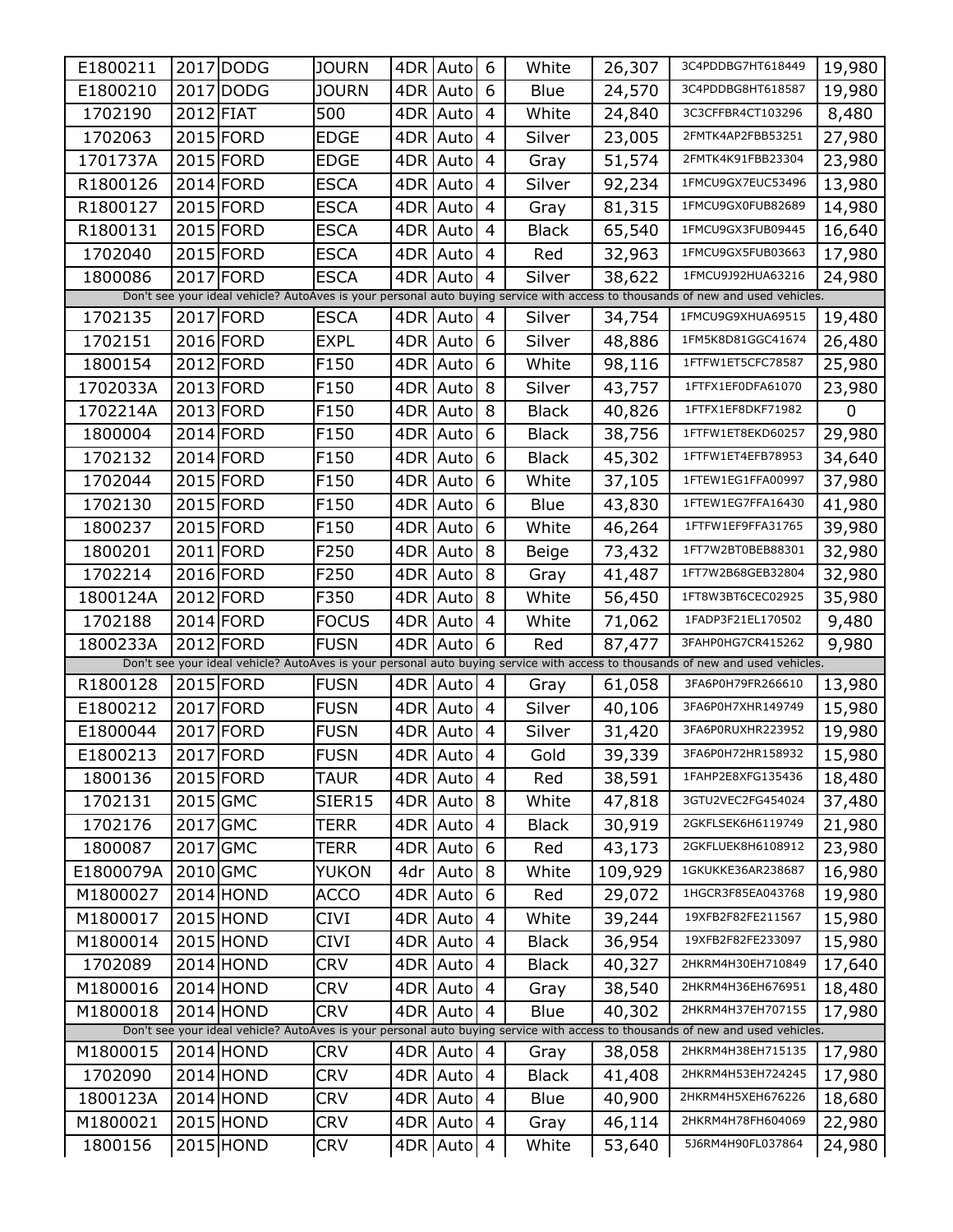| M1800020                                                                                                                       |           | 2015 HOND | <b>CRV</b>    |     | 4DR Auto   | 4              | Blue         | 45,937 | 2HKRM4H57FH607995                                                                                                              | 20,980 |
|--------------------------------------------------------------------------------------------------------------------------------|-----------|-----------|---------------|-----|------------|----------------|--------------|--------|--------------------------------------------------------------------------------------------------------------------------------|--------|
| M1800024                                                                                                                       |           | 2015 HOND | PILOT         | 4DR | Auto       | 6              | White        | 35,115 | 5FNYF4H51FB018980                                                                                                              | 29,640 |
| M1800022                                                                                                                       |           | 2016 HOND | PILOT         | 4DR | Auto       | 6              | Blue         | 25,031 | 5FNYF6H58GB073472                                                                                                              | 33,980 |
| R1800216                                                                                                                       |           | 2016 HYUN | <b>ACCE</b>   | 4DR | Auto       | 4              | Silver       | 34,478 | KMHCT5AE0GU289875                                                                                                              | 10,980 |
| 1702120                                                                                                                        |           | 2014 HYUN | <b>ELAN</b>   | 4DR | Auto       | 4              | <b>Black</b> | 34,279 | 5NPDH4AE3EH539007                                                                                                              | 11,980 |
| R1800172                                                                                                                       |           | 2015 HYUN | <b>ELAN</b>   | 4DR | Auto       | 4              | <b>Black</b> | 62,137 | 5NPDH4AE7FH624871                                                                                                              | 10,980 |
| 1702077                                                                                                                        |           | 2015 HYUN | <b>ELAN</b>   | 4DR | Auto       | 4              | Silver       | 74,326 | 5NPDH4AE2FH643716                                                                                                              | 9,980  |
| A1800063                                                                                                                       |           | 2017 HYUN | <b>ELAN</b>   | 4DR | Auto       | 4              | <b>Black</b> | 39,435 | KMHD35LH1HU349031                                                                                                              | 13,980 |
| 1702061                                                                                                                        |           | 2017 HYUN | <b>ELAN</b>   | 4DR | Auto       | 4              | Black        | 19,872 | KMHD35LH3HU354618                                                                                                              | 13,480 |
| M1800009A                                                                                                                      |           | 2014 HYUN | <b>SANTFE</b> | 4DR | Auto       | 4              | Red          | 62,619 | 5XYZTDLB4EG162007                                                                                                              | 16,480 |
| Don't see your ideal vehicle? AutoAves is your personal auto buying service with access to thousands of new and used vehicles. |           |           |               |     |            |                |              |        |                                                                                                                                |        |
| N1800095                                                                                                                       |           | 2016 HYUN | <b>SANTFE</b> |     | 4DR Auto   | 4              | Silver       | 38,886 | 5XYZTDLB4GG352408                                                                                                              | 17,980 |
| N1800096                                                                                                                       |           | 2016 HYUN | <b>SANTFE</b> |     | 4DR Auto   | 4              | Blue         | 34,572 | 5XYZTDLB9GG352033                                                                                                              | 18,980 |
| A1800206                                                                                                                       |           | 2017 HYUN | <b>SANTFE</b> | 4DR | Auto       | 4              | Gray         | 46,602 | 5XYZTDLB7HG432433                                                                                                              | 17,980 |
| 1702032                                                                                                                        |           | 2017 HYUN | <b>SANTFE</b> | 4DR | Auto       | 6              | White        | 38,079 | KM8SMDHF1HU213195                                                                                                              | 20,980 |
| 1702031                                                                                                                        |           | 2017 HYUN | SANTFE        | 4DR | Auto       | 6              | Brown        | 36,875 | KM8SMDHF4HU201395                                                                                                              | 20,980 |
| 1702030                                                                                                                        |           | 2017 HYUN | <b>SANTFE</b> |     | 4DR Auto   | 6              | Silver       | 34,333 | KM8SMDHF7HU212987                                                                                                              | 20,980 |
| 1702009C                                                                                                                       |           | 2012 HYUN | SONA          | 4DR | Auto       | 4              | White        | 60,340 | KMHEC4A47CA026112                                                                                                              | 10,980 |
| M1800219                                                                                                                       |           | 2017 HYUN | <b>SONA</b>   |     | 4DR Auto   | 4              | White        | 44,153 | 5NPE24AF3HH446393                                                                                                              | 13,980 |
| 1702175                                                                                                                        |           | 2017 HYUN | TUCSON        |     | 4DR Auto   | 4              | Burgundy     | 8,170  | KM8J3CA21HU379944                                                                                                              | 27,980 |
| N1800104                                                                                                                       |           | 2015 HYUN | <b>VELOS</b>  |     | 3DR Auto   | 4              | Red          | 36,683 | KMHTC6AD0FU241711                                                                                                              | 12,980 |
| N1800105                                                                                                                       |           | 2015 HYUN | VELOS         | 4DR | Auto       | 4              | Yellow       | 36,158 | KMHTC6AD0FU245354                                                                                                              | 12,980 |
| 1702074                                                                                                                        | 2014 INFI |           | QX60          |     | 4DR Auto   | 6              | White        | 44,518 | 5N1AL0MM5EC549087                                                                                                              | 26,980 |
| 1800239                                                                                                                        | 2016 INFI |           | QX80          | 4DR | Auto       | 8              | White        | 41,653 | JN8AZ2NE3G9122498                                                                                                              | 57,980 |
| 1702208                                                                                                                        | 2016 JEEP |           | <b>CMPSS</b>  |     | 4DR Auto   | 4              | Green        | 46,413 | 1C4NJDBB2GD549436                                                                                                              | 15,640 |
| 1702209                                                                                                                        | 2016 JEEP |           | <b>CMPSS</b>  | 4DR | Auto       | 4              | Red          | 45,903 | 1C4NJDBB4GD713544                                                                                                              | 15,640 |
|                                                                                                                                |           |           |               |     |            |                |              |        | Don't see your ideal vehicle? AutoAves is your personal auto buying service with access to thousands of new and used vehicles. |        |
| 1702210                                                                                                                        | 2016 JEEP |           | <b>CMPSS</b>  |     | 4DR Auto   | 4              | Gray         | 45,645 | 1C4NJDBB7GD692169                                                                                                              | 15,640 |
| E1800137                                                                                                                       | 2017 JEEP |           | <b>CMPSS</b>  |     | 4DR Auto   | $\overline{4}$ | <b>Black</b> | 16,776 | 3C4NJDBB4HT680332                                                                                                              | 22,980 |
| E1800138                                                                                                                       | 2017 JEEP |           | <b>CMPSS</b>  |     | 4DR Auto   | 4              | White        | 18,602 | 3C4NJDBB9HT674834                                                                                                              | 22,980 |
| 1800196                                                                                                                        | 2016 JEEP |           | <b>GRANC</b>  |     | 4DR Auto 6 |                | Silver       |        | 41,402   1C4RJFBG5GC347642                                                                                                     | 28,480 |
| E1800160                                                                                                                       | 2017 JEEP |           | <b>GRANC</b>  |     | 4DR Auto   | 6              | White        | 25,996 | 1C4RJFBG7HC899435                                                                                                              | 34,980 |
| E1800159                                                                                                                       | 2017 JEEP |           | <b>GRANC</b>  |     | 4DR Auto   | 6              | Red          | 21,802 | 1C4RJFBG2HC899164                                                                                                              | 34,980 |
| R1800129                                                                                                                       | 2011 JEEP |           | <b>LIBRTY</b> |     | 4DR Auto   | 6              | <b>Black</b> | 82,564 | 1J4PN2GKXBW524818                                                                                                              | 12,980 |
| E1800045                                                                                                                       | 2016 JEEP |           | <b>RENEG</b>  |     | 4DR Auto   | 4              | <b>Black</b> | 24,326 | ZACCJBBT8GPD93957                                                                                                              | 18,980 |
| S1800054                                                                                                                       | 2012 JEEP |           | WRAN          |     | 2DR Auto   | 6              | <b>Black</b> | 55,721 | 1C4GJWAG3CL253116                                                                                                              | 20,980 |
| 1800005                                                                                                                        | 2016 JEEP |           | WRAN          |     | 4DR Auto   | 6              | White        | 42,994 | 1C4HJWDG6GL153677                                                                                                              | 29,980 |
| 1702083                                                                                                                        | 2015 KIA  |           | OPT           |     | 4DR Auto   | 4              | White        | 51,345 | KNAGM4A76F5600147                                                                                                              | 12,980 |
| M1800226                                                                                                                       | 2016 KIA  |           | <b>OPT</b>    |     | 4DR Auto   | 4              | Purple       | 40,551 | 5XXGT4L35GG083047                                                                                                              | 13,980 |
| M1800169                                                                                                                       | 2017 KIA  |           | <b>RIO</b>    |     | 4DR Auto   | 4              | White        | 12,799 | KNADM4A34H6121108                                                                                                              | 12,980 |
| M1800222                                                                                                                       | 2017 KIA  |           | <b>SORENT</b> |     | 4DR Auto   | 6              | White        | 44,012 | 5XYPGDA53HG192225                                                                                                              | 20,980 |
| M1800170                                                                                                                       | 2017 KIA  |           | <b>SORENT</b> |     | 4DR Auto   | 6              | Blue         | 12,582 | 5XYPGDA54HG334078                                                                                                              | 24,980 |
|                                                                                                                                |           |           |               |     |            |                |              |        | Don't see your ideal vehicle? AutoAves is your personal auto buying service with access to thousands of new and used vehicles. |        |
| N1800098                                                                                                                       | 2016 KIA  |           | SOUL          |     | 4DR Auto   | 4              | Green        | 29,343 | KNDJP3A50G7860381                                                                                                              | 13,980 |
| N1800100                                                                                                                       | 2016 KIA  |           | SOUL          |     | 4DR Auto   | 4              | Gray         | 27,632 | KNDJP3A51G7290620                                                                                                              | 13,980 |
| N1800099                                                                                                                       | 2016 KIA  |           | SOUL          |     | 4DR Auto   | 4              | Gray         | 30,193 | KNDJP3A58G7306540                                                                                                              | 13,980 |
| A1800205                                                                                                                       | 2017 KIA  |           | <b>SPORK</b>  |     | 4DR Auto   | 4              | Blue         | 40,317 | KNDPMCAC4H7145011                                                                                                              | 17,980 |
| A1800066                                                                                                                       | 2017 KIA  |           | <b>SPORK</b>  |     | 4DR Auto   | 4              | <b>Brown</b> | 49,756 | KNDPMCAC5H7067807                                                                                                              | 17,980 |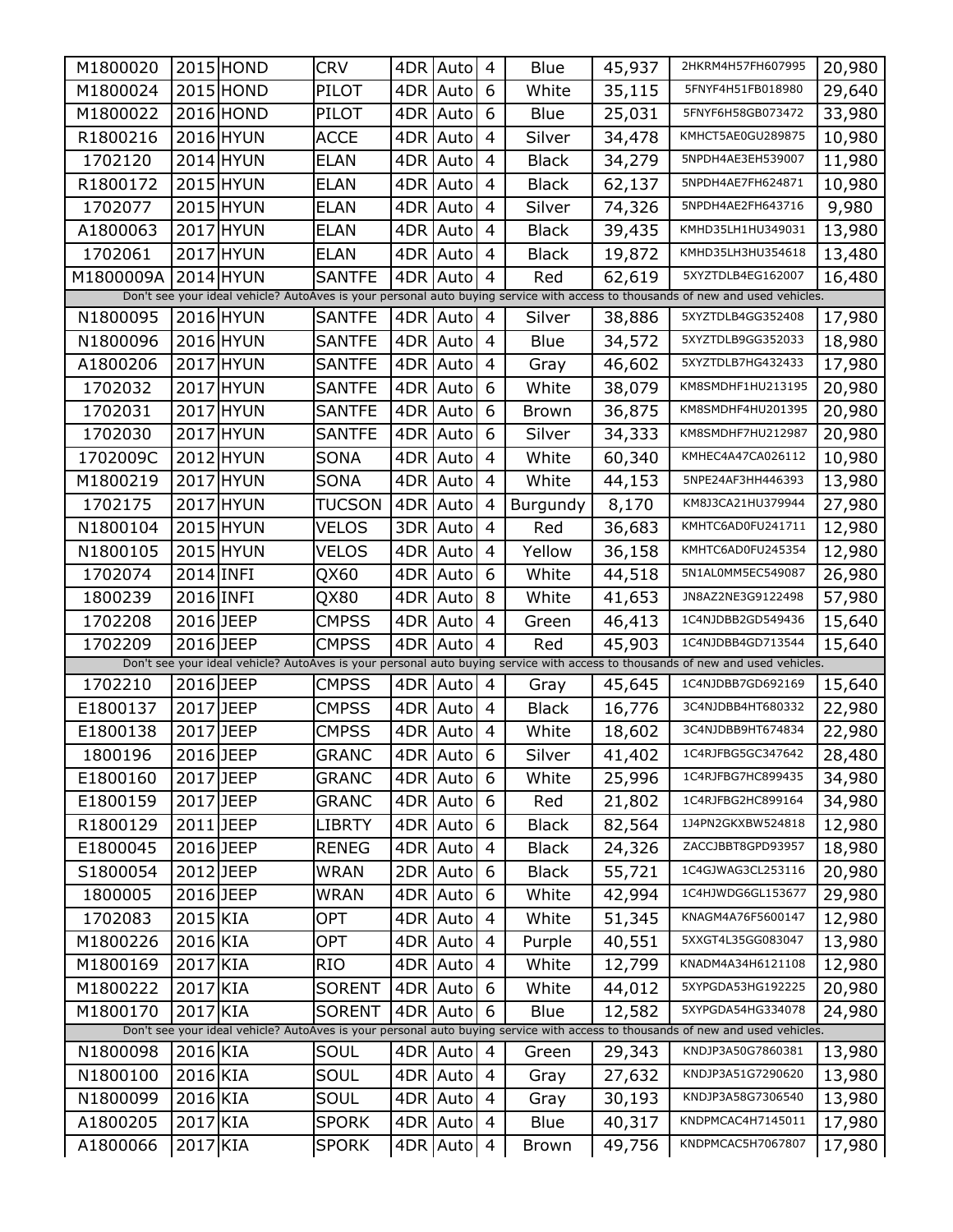| A1800065                                                                                                                       | 2017 KIA  |            | <b>SPORK</b>  | 4DR | Auto     | 4              | Blue         | 46,960  | KNDPMCAC9H7129614                                                                                                              | 17,980 |
|--------------------------------------------------------------------------------------------------------------------------------|-----------|------------|---------------|-----|----------|----------------|--------------|---------|--------------------------------------------------------------------------------------------------------------------------------|--------|
| M1800184                                                                                                                       |           | 2016 LEXU  | <b>NX200T</b> | 4DR | Auto     |                | Silver       | 24,497  | JTJBARBZ0G2051449                                                                                                              | 33,980 |
| M1800029                                                                                                                       |           | 2016 MAZD  | CX5           | 4DR | Auto     | 4              | Blue         | 45,333  | JM3KE4DY5G0640255                                                                                                              | 23,980 |
| M1800030                                                                                                                       |           | 2015 MAZD  | MAZDA3        | 4DR | Auto     | 4              | Blue         | 31,850  | JM1BM1W34F1219597                                                                                                              | 17,980 |
| M1800031                                                                                                                       |           | 2015 MAZD  | MAZDA6        | 4DR | Auto     | 4              | Silver       | 38,957  | JM1GJ1W59F1183731                                                                                                              | 18,980 |
| E1800163                                                                                                                       |           | 2017 MITS  | OUTLDR        | 4DR | Auto     | 4              | White        | 12,729  | JA4AZ2A32HZ033436                                                                                                              | 18,980 |
| E1800161                                                                                                                       |           | 2017 MITS  | OUTLDR        | 4DR | Auto     | 4              | <b>Black</b> | 16,537  | JA4AZ2A38HZ046322                                                                                                              | 18,980 |
| E1800162                                                                                                                       |           | 2017 MITS  | OUTLDR        | 4DR | Auto     | 4              | Blue         | 12,599  | JA4AZ2A3XHZ044779                                                                                                              | 18,980 |
| R1800108                                                                                                                       |           | 2015 NISS  | ALTIMA        | 4DR | Auto     | 4              | Silver       | 63,502  | 1N4AL3AP1FC202576                                                                                                              | 13,980 |
| 1702080                                                                                                                        |           | 2015 NISS  | <b>ALTIMA</b> | 4DR | Auto     | 4              | <b>Blue</b>  | 55,373  | 1N4AL3AP1FC590523                                                                                                              | 12,640 |
| Don't see your ideal vehicle? AutoAves is your personal auto buying service with access to thousands of new and used vehicles. |           |            |               |     |          |                |              |         |                                                                                                                                |        |
| 1702058                                                                                                                        |           | 2015 NISS  | <b>ALTIMA</b> |     | 4DR Auto | 4              | <b>Black</b> | 46,110  | 1N4AL3AP4FN314938                                                                                                              | 12,640 |
| 1702110                                                                                                                        |           | 2015 NISS  | <b>ALTIMA</b> | 4DR | Auto     | 4              | <b>Black</b> | 53,641  | 1N4AL3AP5FC242725                                                                                                              | 12,480 |
| 1800197                                                                                                                        |           | 2016 NISS  | <b>ALTIMA</b> | 4DR | Auto     | 4              | <b>Black</b> | 10,412  | 1N4AL3AP2GC156502                                                                                                              | 18,980 |
| 1800140A                                                                                                                       |           | 2014 NISS  | <b>FRON</b>   | 4DR | Auto     | 6              | Blue         | 24,593  | 1N6AD0EV4EN708353                                                                                                              | 20,980 |
| 1702167                                                                                                                        |           | 2015 NISS  | <b>MURAN</b>  | 4DR | Auto     | 6              | White        | 18,653  | 5N1AZ2MH1FN270500                                                                                                              | 31,640 |
| M1800223                                                                                                                       |           | 2016 NISS  | <b>PATH</b>   | 4DR | Auto     | 6              | Silver       | 33,731  | 5N1AR2MM2GC606133                                                                                                              | 22,980 |
| M1800001                                                                                                                       |           | 2015 NISS  | <b>ROGUE</b>  | 4DR | Auto     | 4              | White        | 54,421  | 5N1AT2MV1FC775262                                                                                                              | 20,980 |
| M1800002                                                                                                                       |           | 2016 NISS  | <b>ROGUE</b>  | 4DR | Auto     | 4              | White        | 48,413  | 5N1AT2MV7GC781780                                                                                                              | 21,980 |
| M1800220                                                                                                                       |           | 2016 NISS  | <b>ROGUE</b>  | 4DR | Auto     | 4              | Red          | 46,697  | KNMAT2MV0GP699757                                                                                                              | 17,980 |
| A1800207                                                                                                                       |           | 2016 NISS  | <b>ROGUE</b>  | 4DR | Auto     | 4              | Gray         | 39,050  | KNMAT2MV7GP699786                                                                                                              | 18,640 |
| A1800203                                                                                                                       |           | 2016 NISS  | <b>ROGUE</b>  | 4DR | Auto     | 4              | Green        | 42,053  | KNMAT2MV8GP699909                                                                                                              | 17,980 |
| E1800143                                                                                                                       |           | 2017 NISS  | <b>ROGUE</b>  | 4DR | Auto     | 4              | Silver       | 25,095  | KNMAT2MV8HP530149                                                                                                              | 19,980 |
| E1800144                                                                                                                       |           | 2017 NISS  | <b>ROGUE</b>  | 4DR | Auto     | 4              | <b>Black</b> | 25,573  | KNMAT2MV9HP527079                                                                                                              | 19,980 |
| E1800145                                                                                                                       |           | 2017 NISS  | <b>ROGUE</b>  | 4DR | Auto     | 4              | White        | 25,110  | KNMAT2MV5HP506813                                                                                                              | 19,980 |
| E1800059                                                                                                                       |           | 2016 NISS  | <b>SENT</b>   | 4DR | Auto     | 4              | White        | 41,748  | 3N1AB7AP4GY209473                                                                                                              | 12,980 |
|                                                                                                                                |           |            |               |     |          |                |              |         | Don't see your ideal vehicle? AutoAves is your personal auto buying service with access to thousands of new and used vehicles. |        |
| 1800236                                                                                                                        |           | 2015 NISS  | TITAN         | 4DR | Auto     | 8              | <b>Black</b> | 44,570  | 1N6AA0EC3FN506497                                                                                                              | 29,980 |
| 1702057                                                                                                                        |           | 2014 NISS  | VERSA         | 4DR | Auto     | 4              | White        | 72,055  | 3N1CE2CP3EL385392                                                                                                              | 7,980  |
| 1702108                                                                                                                        |           | 2014 NISS  | VERSA         | 4DR | Auto     | 4              | White        | 38,245  | 3N1CE2CP8EL384870                                                                                                              | 9,980  |
| R1800208                                                                                                                       | 2014 NISS |            | <b>VERSA</b>  |     | 4DR Auto | $\overline{4}$ | White        | 87,154  | 3N1CE2CP8EL386182                                                                                                              | 8,640  |
| R1800107                                                                                                                       |           | 2015 NISS  | VERSA         | 4DR | M        | 4              | <b>Black</b> | 24,383  | 3N1CE2CP2FL412180                                                                                                              | 11,980 |
| 1701801A                                                                                                                       |           | 2004 RAMM  | 1500          |     | Auto     | 8              | <b>Black</b> | 141,002 | 1D7HU18D94S755815                                                                                                              | 10,980 |
| 1702211                                                                                                                        |           | 2016 RAMM  | 1500          | 4DR | Auto     | 6              | Silver       | 44,943  | 1C6RR7GGXGS179694                                                                                                              | 26,480 |
| 1702213                                                                                                                        |           | 2016 RAMM  | 1500          | 4DR | Auto     | 6              | Red          | 40,016  | 1C6RR7GT0GS369887                                                                                                              | 27,640 |
| E1800214                                                                                                                       |           | 2017 RAMM  | <b>PROM</b>   | 4DR | Auto     | 6              | White        | 11,334  | 3C6TRVAG5HE516814                                                                                                              | 22,980 |
| 1702056                                                                                                                        |           | 2014 SCION | XB            | 4DR | Auto     | 4              | Silver       | 43,689  | JTLZE4FE0EJ049692                                                                                                              | 11,980 |
| R1800181                                                                                                                       |           | 2014 SCION | XВ            | 4DR | Auto     | 4              | <b>Black</b> | 39,406  | JTLZE4FE5EJ060011                                                                                                              | 12,980 |
| M1800221                                                                                                                       |           | 2016 SUBA  | CROSST        | 4DR | Auto     | 4              | Beige        | 43,488  | JF2GPABC2G8294585                                                                                                              | 20,980 |
| S1800192                                                                                                                       |           | 2014 SUBA  | <b>FOREST</b> | 4DR | Auto     | 4              | Gray         | 54,138  | JF2SJAMC6EH514848                                                                                                              | 20,980 |
| E1800068                                                                                                                       |           | 2016 SUBA  | <b>IMPR</b>   | 4DR | Auto     | $\overline{4}$ | Green        | 21,187  | JF1GPAB69GH281895                                                                                                              | 18,980 |
| E1800049                                                                                                                       |           | 2016 SUBA  | <b>LEGACY</b> | 4DR | Auto     | 4              | Gray         | 41,601  | 4S3BNAC64G3062705                                                                                                              | 18,640 |
|                                                                                                                                |           |            |               |     |          |                |              |         | Don't see your ideal vehicle? AutoAves is your personal auto buying service with access to thousands of new and used vehicles. |        |
| 1800118A                                                                                                                       |           | 2013 SUBA  | <b>OUTBAC</b> |     | 4DR Auto | $\overline{4}$ | Silver       | 76,269  | 4S4BRCCC4D3298283                                                                                                              | 14,980 |
| 1702202A                                                                                                                       |           | 2008 SUZU  | XL7           |     | 4DR Auto | 6              | Burgundy     | 88,530  | 2S3DA417786122702                                                                                                              | 7,980  |
| 1701726A                                                                                                                       |           | 2008 SUZU  | XL7           |     | 4DR Auto |                | Gray         | 90,904  | 2S3DB417X86122187                                                                                                              | 7,980  |
| S1800106                                                                                                                       |           | 2015 TOYO  | 4RUN          |     | 4DR Auto | 6              | White        | 40,635  | JTEBU5JR8F5234224                                                                                                              | 39,980 |
| 1702078                                                                                                                        |           | 2016 TOYO  | 4RUN          |     | 4DR Auto | 6              | Red          | 28,669  | JTEBU5JR0G5309712                                                                                                              | 36,480 |